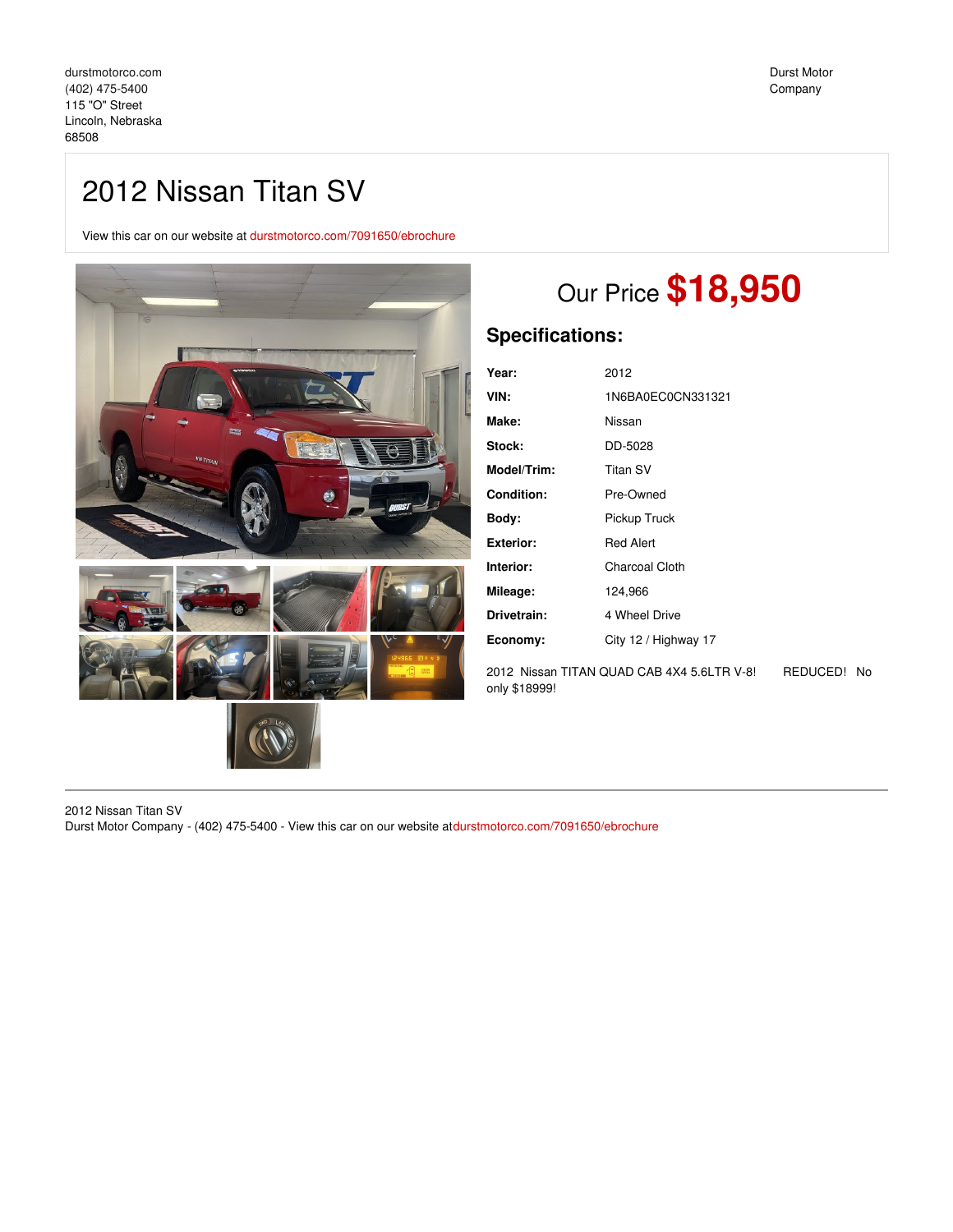

2012 Nissan Titan SV Durst Motor Company - (402) 475-5400 - View this car on our website at[durstmotorco.com/7091650/ebrochure](https://durstmotorco.com/vehicle/7091650/2012-nissan-titan-sv-lincoln-nebraska-68508/7091650/ebrochure)